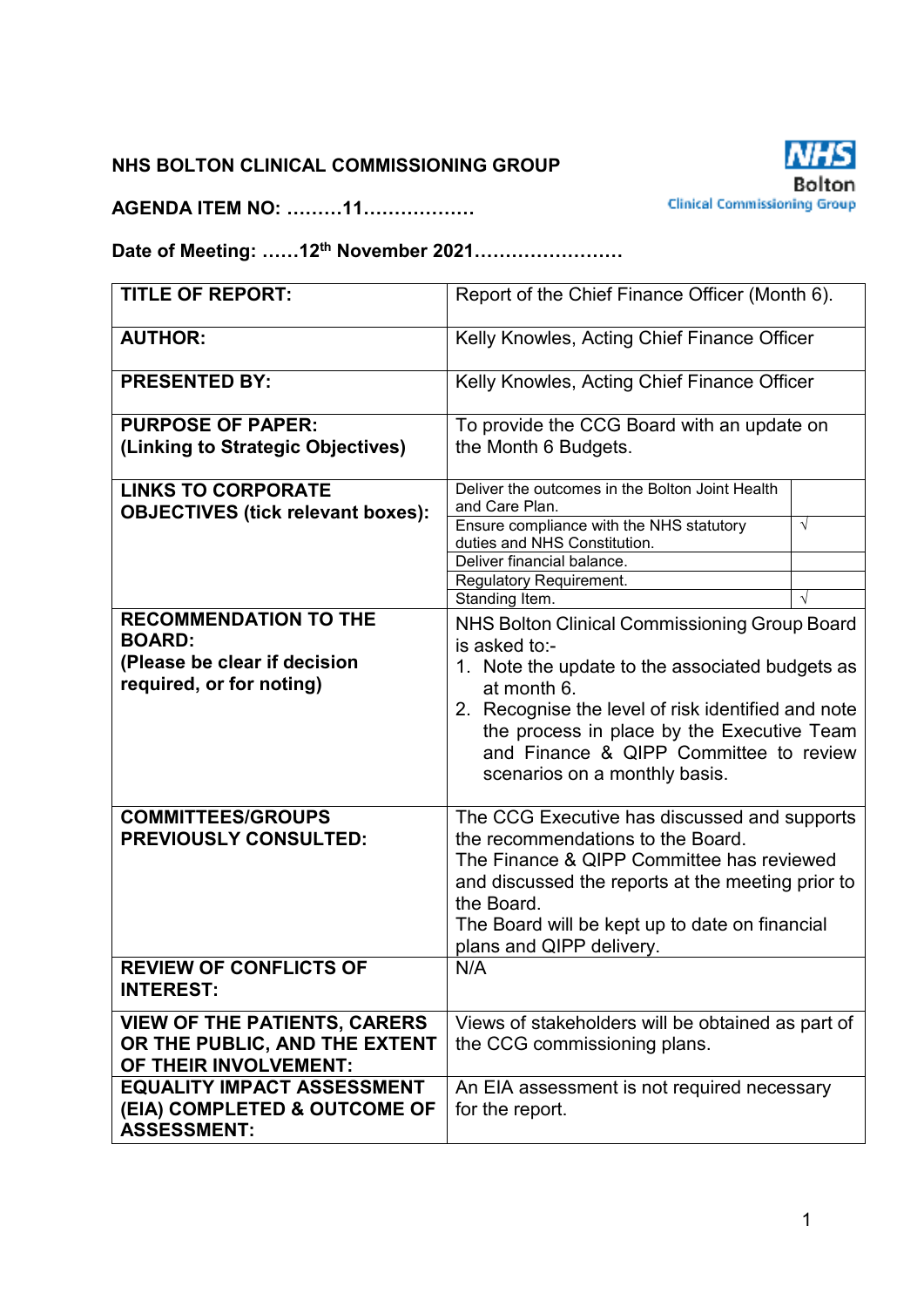# Report of the Chief Finance OfficerMonth 06 - September 2021

Kelly KnowlesActing Chief Finance Officer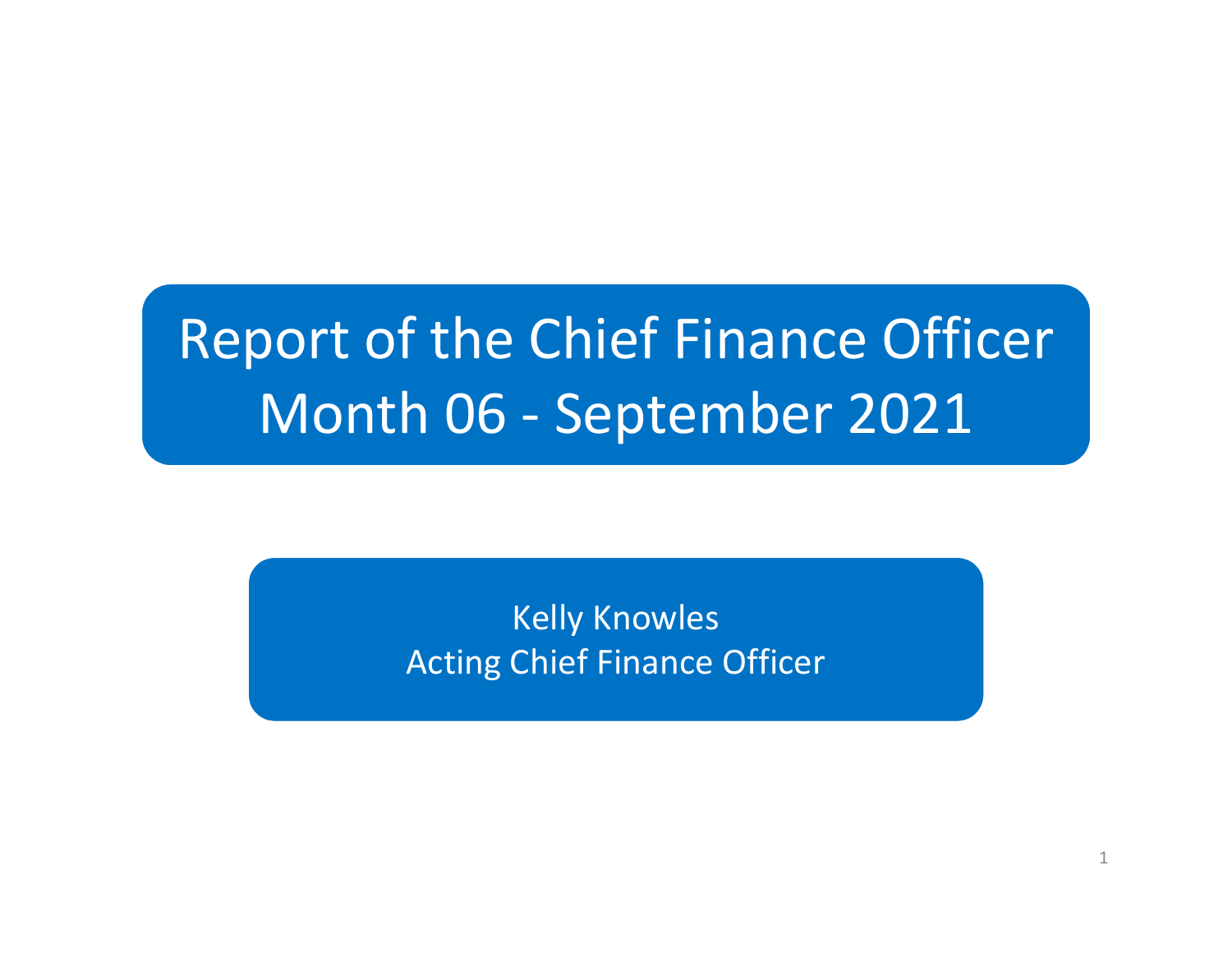### **Contents**

#### 1. Executive Summary

1.1 Headlines

1.2 Financial Duties

### 2. Finance and Contract Management

2.1 Allocation

2.2 Financial Position as at Month 06

2.3 Hospital Discharge Programme

- 2.4 Delegated Primary Care
- 2.5 Continuing Care Services

2.6 Running Costs

2.7 CCG Risk Management

### 3. Efficiencies

3.1 QIPP Performance

### 4. Financial Control

4.1 Statement of Financial Position

4.2 Cash Limit Drawdown & Better Payment Code

4.3 Capital

### 5. Actions Requested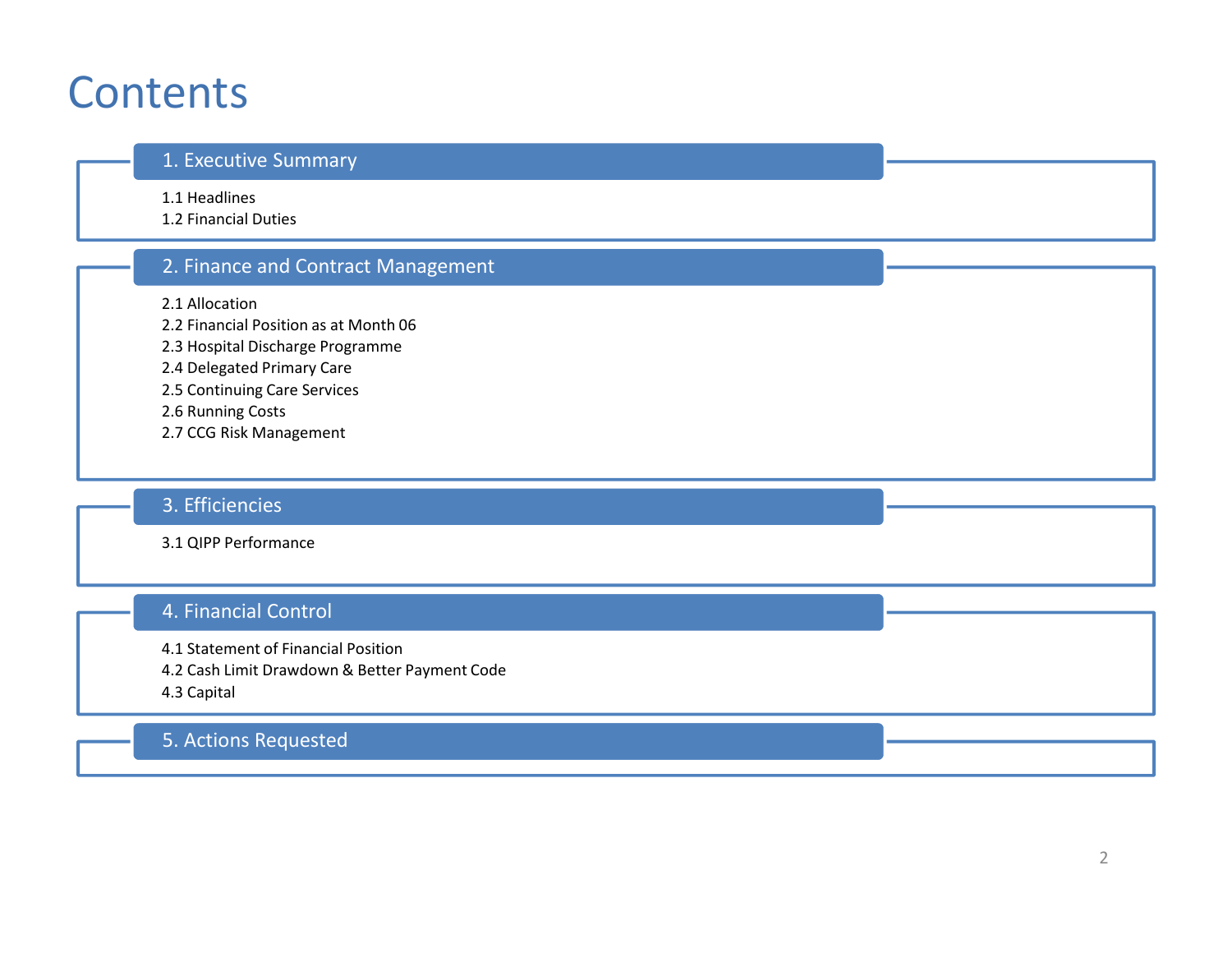### 1.1 Headlines

#### **Financial Regime**

A system wide financial envelope has been allocated to Greater Manchester (GM) for the period 1 April 2021 to 30 September 2021. This comprises of initial allocations for both CCGs and Providers, COVID funding, growth funding and system top up. GM has managed the financial plan within this envelope for all areas of spend, with the exception to this being those areas where national funding was available.

Any expenditure relating directly to the Hospital Discharge Programme and the Covid 19 - Vaccination Programme has been captured and reported separately within the monthly Non ISFE submissions to NHSE. Allocations to cover these costs are expected to be received once the validation process with NHSE has been undertaken.

At month 6, the CCG has reported a balanced position, however, it should be noted that this continues to be under significant risk due to pressures within Continuing Care Services, as a result ofan increase in occupancy.

It has been confirmed that there will be no hard close of the H1 position instead H1 and H2 will be reported in totality.

| September 2021                   | <b>YTD</b>     |                         |                    | H1 (April - September) |                    |                           |  |
|----------------------------------|----------------|-------------------------|--------------------|------------------------|--------------------|---------------------------|--|
|                                  | Plan<br>£000's | <b>Actual</b><br>£000's | Variance<br>£000's | Plan<br>£000's         | Forecast<br>£000's | <b>Variance</b><br>£000's |  |
| Allocation                       | (256, 580)     | (256, 580)              | $\mathbf 0$        | (256, 720)             | (256, 720)         |                           |  |
| Expenditure                      | 256,580        | 257,983                 | (1,403)            | 256,720                | 258,123            | (1,403)                   |  |
| Surplus/(Deficit)                |                | (1, 403)                | (1, 403)           |                        | (1, 403)           | (1, 403)                  |  |
| Hopsital Discharge Programme     | $\overline{0}$ | (1, 332)                | 1,332              | $\mathbf{0}$           | (1, 332)           | 1,332                     |  |
| Covid 19 - Vaccination Programme | $\mathbf 0$    | (71)                    | 71                 | $\mathbf 0$            | (71)               | 71                        |  |
| <b>Expected Allocation</b>       |                | (1,403)                 | 1,403              | 0                      | (1, 403)           | 1,403                     |  |
| <b>Final Reported Position</b>   |                |                         | $\mathbf 0$        |                        |                    |                           |  |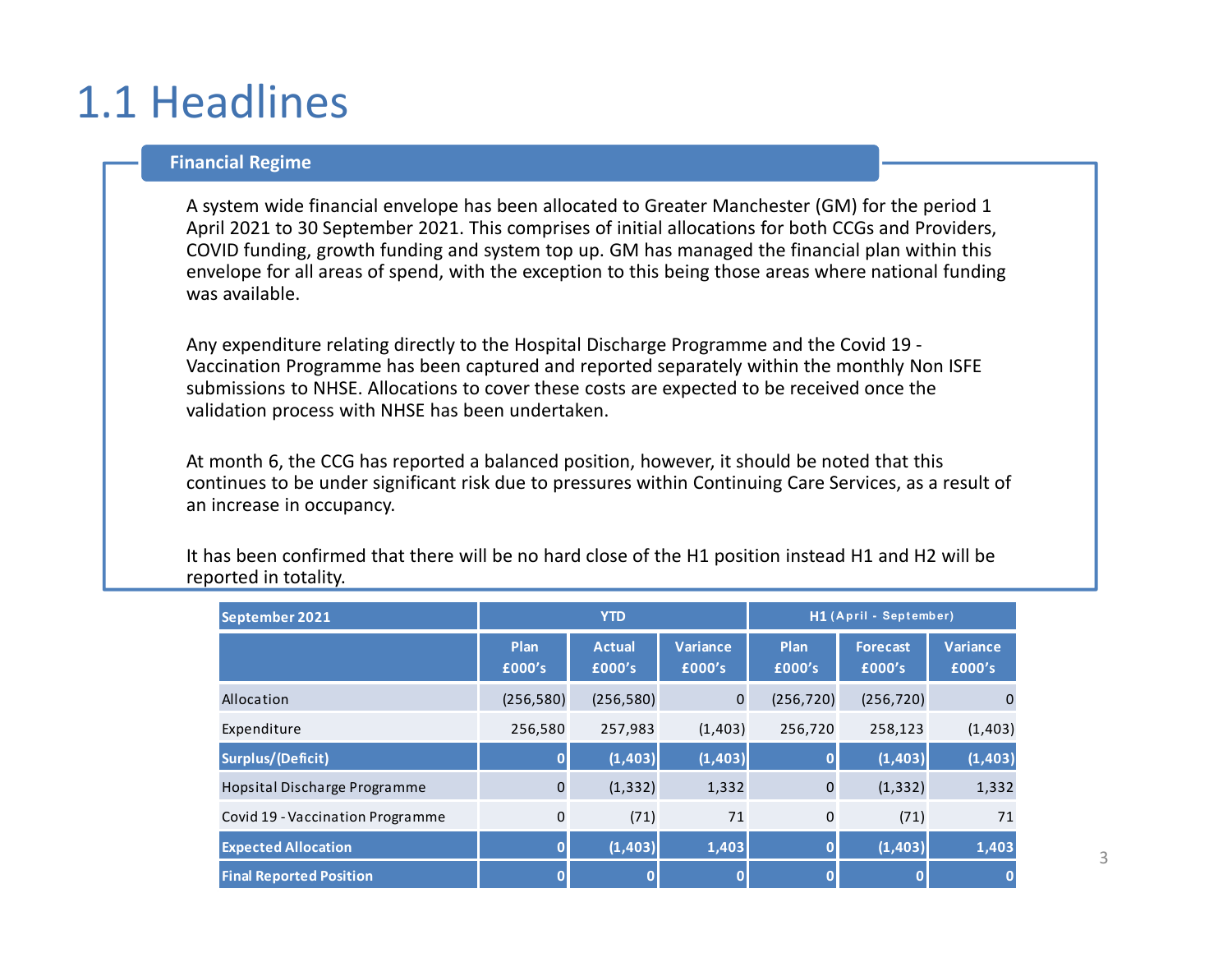### 1.2 Financial Duties

#### **Statutory Financial Duties and Performance Targets**

The CCG's statutory financial duties and performance targets are a requirement of NHS England. More detailed updates on these duties are provided throughout the report.

| <b>Description</b>                                          | <b>Financial Performance Targets</b>                                                                   | <b>Expected</b><br>Performance | <b>Explanation of the Expected Performance</b>                                                                                                                                                                                                          |
|-------------------------------------------------------------|--------------------------------------------------------------------------------------------------------|--------------------------------|---------------------------------------------------------------------------------------------------------------------------------------------------------------------------------------------------------------------------------------------------------|
| <b>Revenue Position</b>                                     | Operate within approved revenue<br>resource allocation in each and every<br>year.                      | Red                            | The reported position is breakeven at M6, however there is significant risk to<br>this due to pressures within CHC. There are further risks identified in Section<br>2.7.                                                                               |
| <b>Running Costs</b>                                        | Not to exceed the Running Cost<br>Allowance                                                            | Green                          | The expenditure for running costs is planned to be within the allocation<br>identified.                                                                                                                                                                 |
| Cash                                                        | Operate within its approved annual cash<br>draw-down limit (ACDR) in each and<br>every year.           | Green                          | The CCG has developed a cash flow plan that ensures the CCG will meet the<br>approved cash draw down limit.                                                                                                                                             |
| <b>Business Conduct</b>                                     | Comply with the Better Payments<br>Practices Code of paying 95% of invoices<br>within 30 days.         | Green                          | The CCG aims to pay supplier invoices within 7 days as per Procurement Policy<br>Notices 02/20 and 04/20.                                                                                                                                               |
| Statement of<br><b>Financial Position</b>                   | Net Current Assets matches Taxpayers<br>Equity.                                                        | Green                          | The CCG monitors taxpayers equity reflecting the timing of cash flows<br>compared to expenditure incurred over time.                                                                                                                                    |
| Quality, Innovation,<br>Productivity &<br>Prevention (QIPP) | Deliver an efficiency across the CCG's<br>expenditure baseline in order to meet the<br>QIPP challenge. | Amber                          | The QIPP target for H1 has been achieved. However, as the majority of this is<br>on a non recurrent basis, the risk to delivering a full recurrent QIPP saving into<br>H2 has been maintained as Amber. This will be reviewed alongside H2<br>planning. |
| <b>Financial Risk</b>                                       | Report the financial risks through the<br><b>Board Assurance Framework</b>                             | <b>Red</b>                     | A number of risks have been identified and further details are outlined in<br>Section 2.7.                                                                                                                                                              |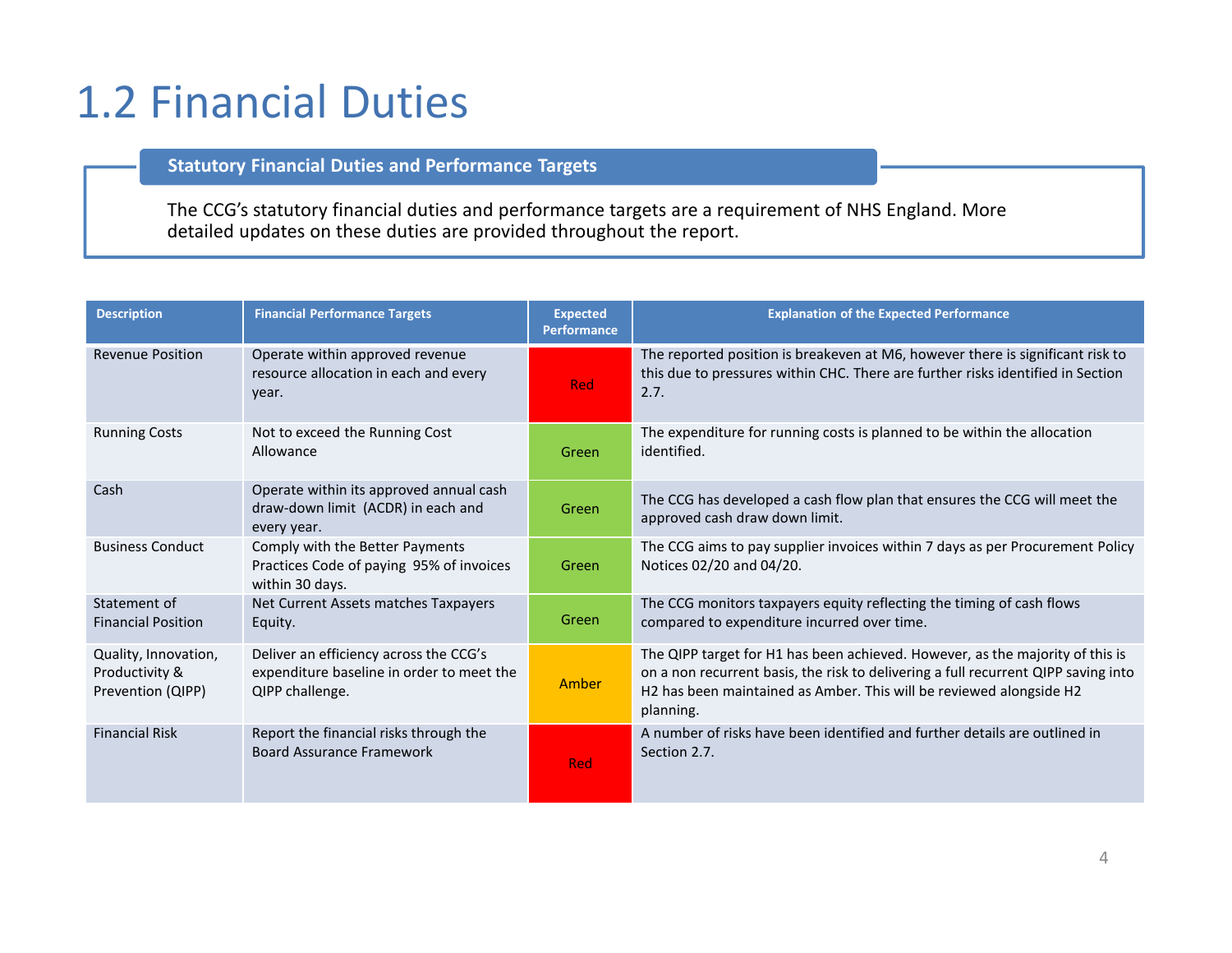## 2.1 Allocation

|                                 | <b>Received M6</b>                              |                                    |                                            |                                                       |                                                  |                                                      |                                |                                            |
|---------------------------------|-------------------------------------------------|------------------------------------|--------------------------------------------|-------------------------------------------------------|--------------------------------------------------|------------------------------------------------------|--------------------------------|--------------------------------------------|
| <b>Allocation 2021-22</b>       | M1 - M6<br><b>Baseline</b><br><b>Allocation</b> | <b>GM Cancer</b><br>Projects 21/22 | <b>LEDER</b><br><b>Programme 21-</b><br>22 | <b>Total</b><br><b>Confirmed</b><br><b>Allocation</b> | <b>Hospital</b><br><b>Discharge</b><br>Programme | <b>Covid 19 -</b><br><b>Vaccination</b><br>Programme | <b>Expected</b><br>allocations | <b>Total Expected</b><br><b>Allocation</b> |
|                                 | £'000                                           | £'000                              | £'000                                      | £'000                                                 | £'000                                            | £'000                                                | £'000                          | £'000                                      |
| Programme                       | 230.467                                         | (75)                               | 10                                         | 230,402                                               | 1,332                                            | 71                                                   | 1,403                          | 231,805                                    |
| <b>Delegated Primary Care</b>   | 23,528                                          |                                    |                                            | 23,528                                                |                                                  |                                                      | $\Omega$                       | 23,528                                     |
| <b>Total Commissioning</b>      | 253,995                                         | (75)                               | 10 <sup>1</sup>                            | 253,930                                               | 1,332                                            | 71                                                   | 1,403                          | 255,333                                    |
| <b>Running Cost</b>             | 2.790                                           |                                    |                                            | 2,790                                                 |                                                  |                                                      | $\Omega$                       | 2,790                                      |
| <b>Total Allocation 2021-22</b> | 256,785                                         | (75)                               | 10 <sup>1</sup>                            | 256,720                                               | 1,332                                            | 71                                                   | 1,403                          | 258,123                                    |

#### **Allocation adjustments**

The CCG has set budgets as outlined in the financial plan submitted to NHSE. The allocation currently reported is for the financial period 1<sup>st</sup> April to 30<sup>th</sup> September 2021.

The allocation received in Month 6 was LEDER Programme funding (£0.010m), and the allocation transferred was with respect to the GM Cancer Projects (£0.075m).

Allocations are expected to mitigate the additional expenditure forecast to be incurred under the Hospital Discharge Programme from Month 4 – Month 6 (£1.332m) and Covid 19 – Vaccination Programme (£0.071m).

Further allocation is also anticipated for the Additional Roles Reimbursement Scheme to cover the expenditure that is above the 55.6% of funding within the Delegated baseline allocation. The CCG is currently expecting this to be £0.840m for the 6 months to September 2021.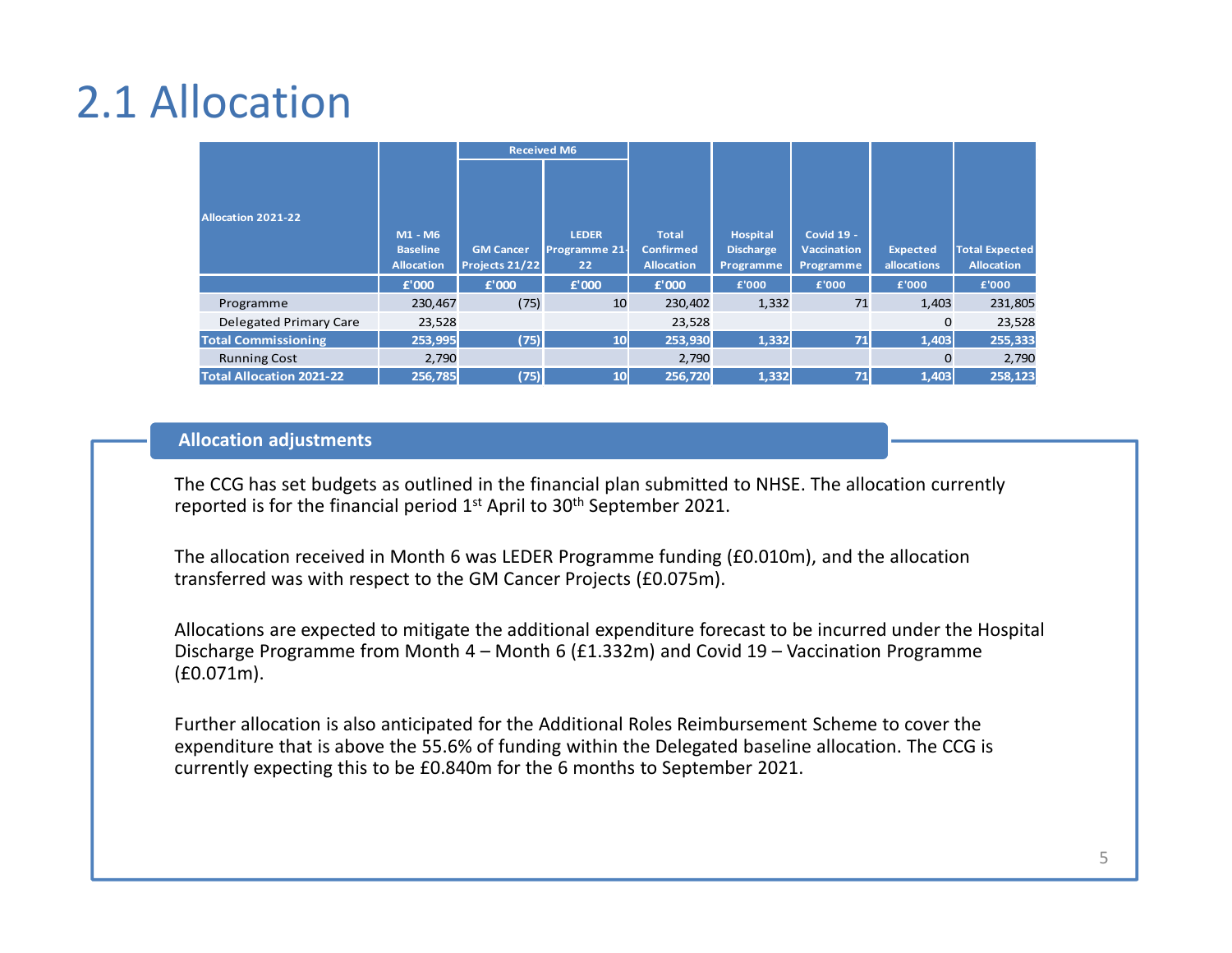### 2.2 Financial Position at Month 06

| September 2021                                 | <b>Year to Date</b> |                         |                           | H1 (April - September) |                           |                           |  |
|------------------------------------------------|---------------------|-------------------------|---------------------------|------------------------|---------------------------|---------------------------|--|
|                                                | Plan<br>£000's      | <b>Actual</b><br>£000's | <b>Variance</b><br>£000's | Plan<br>£000's         | <b>Forecast</b><br>£000's | <b>Variance</b><br>£000's |  |
| <b>Allocation</b>                              | (256, 580)          | (256, 580)              | $\mathbf{0}$              | (256, 720)             | (256, 720)                | $\bf{0}$                  |  |
| <b>Acute Services</b>                          | 121,521             | 121,518                 | 3                         | 121,521                | 121,518                   | 3                         |  |
| Mental Health                                  | 29,055              | 29,218                  | (163)                     | 29,055                 | 29,218                    | (163)                     |  |
| Community                                      | 24,178              | 24,403                  | (225)                     | 24,178                 | 24,403                    | (225)                     |  |
| <b>Other Commissioning</b>                     | 16,273              | 16,295                  | (22)                      | 16,273                 | 16,295                    | (22)                      |  |
| <b>Primary Care</b>                            | 55,789              | 56,903                  | (1, 114)                  | 55,928                 | 57,042                    | (1, 114)                  |  |
| Continuing Care                                | 7,527               | 9,257                   | (1,730)                   | 7,527                  | 9,257                     | (1,730)                   |  |
| <b>Running Costs</b>                           | 2,790               | 2,790                   | $\mathbf{0}$              | 2,790                  | 2,790                     | (0)                       |  |
| Reserves                                       | (553)               | (2,401)                 | 1,848                     | (553)                  | (2,401)                   | 1,848                     |  |
| <b>Expenditure</b>                             | 256,580             | 257,983                 | (1, 403)                  | 256,720                | 258,123                   | (1, 403)                  |  |
| Surplus/(Deficit)                              | $\mathbf 0$         | (1, 403)                | (1, 403)                  | 0                      | (1, 403)                  | (1, 403)                  |  |
| and the state of the state of the state of the |                     |                         |                           |                        |                           |                           |  |

#### **Headlines & Actions**

- • At Month 6, the CCG has reported a balanced position. There is a variance between the YTD and Forecast actual values due to the phasing of an allocation for Long COVID within Primary Care.
- • To enable the CCG to report in line with the agreed control total, the following risks and pressures are being mitigated through the reserves position:
	- •Pressures within Continuing Care Services due to increased occupancy and patient complexity
	- Funding for forecast Additional Roles Reimbursement Scheme spend (£0.840m) is not expected •to be received until H2. Until receipt of the allocation, the expenditure has been adjusted through reserves.
	- • Increases in Children's placements, currently reported as an overspend through Community, Children's PHB's and Learning Difficulties
	- Prescribing cost pressure due to an increase in dispensing items in month 3•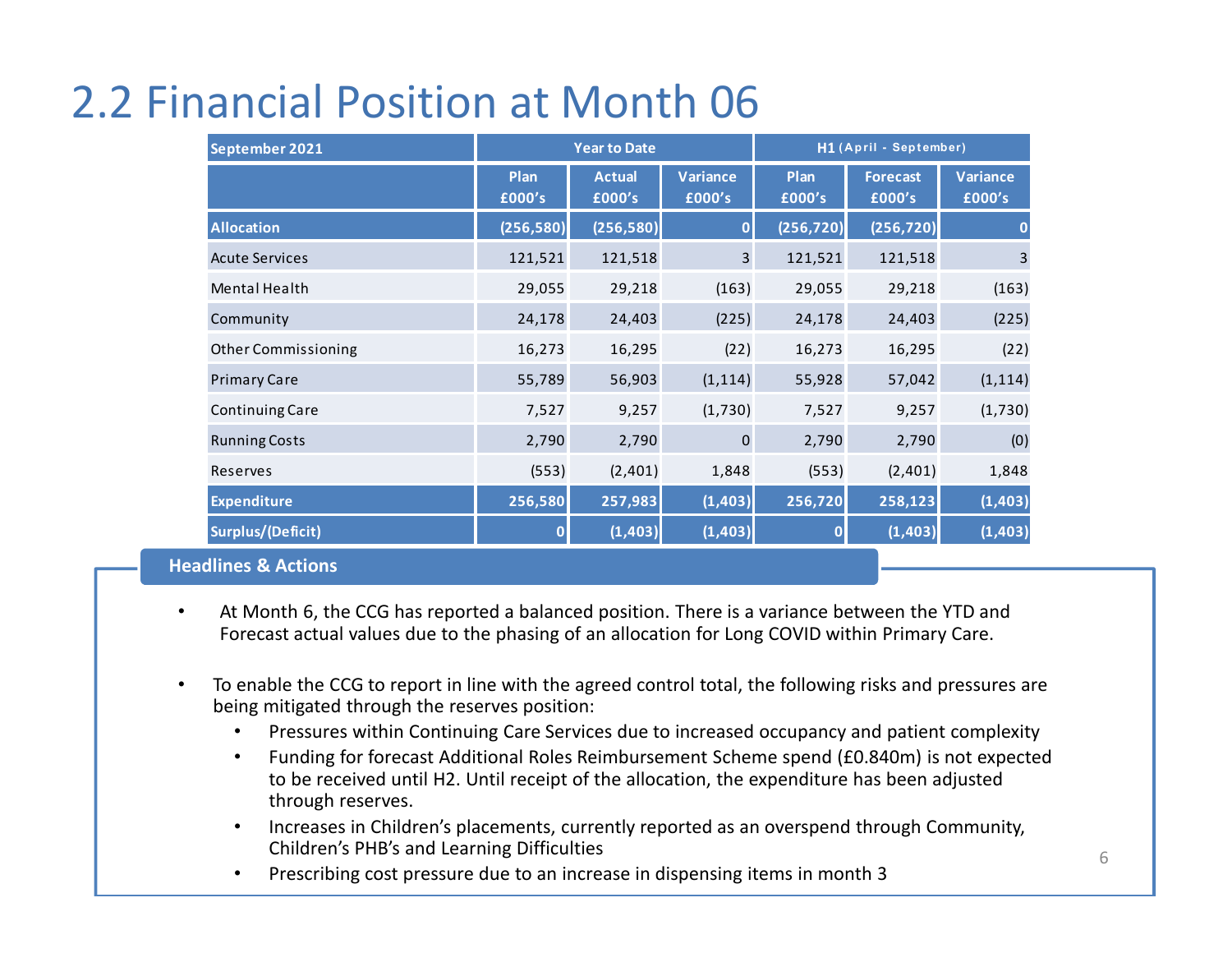### 2.3 Hospital Discharge Programme

| September 2021   | <b>Year to Date</b><br>£000's | <b>Forecast</b><br>£000's |
|------------------|-------------------------------|---------------------------|
| LA commissioned  | 1,090                         | 1,090                     |
| CCG commissioned | 915                           | 915                       |
| <b>Total</b>     | 2,005                         | 2.005                     |

#### **Hospital Discharge Programme Expenditure Detail**

- • The Hospital Discharge Programme is an element of the COVID-19 response aimed to prevent and reduce admissions into the acute sector and promote swift discharge into the community.
- •The scheme has continued during the period April 1<sup>st</sup> to September 30<sup>th</sup> 2021.
	- • For the period April to June 2021, funding relating to the first six weeks of care following discharge has been claimed by the CCG.
	- • For the period July to September 2021, funding relating to the first four weeks of care following discharge has been claimed by the CCG.
- • The CCG Funded Care Team are responsible for assessing all patients discharged into this model within the designated time frame, with patients then transferred to the most appropriate onward funding stream.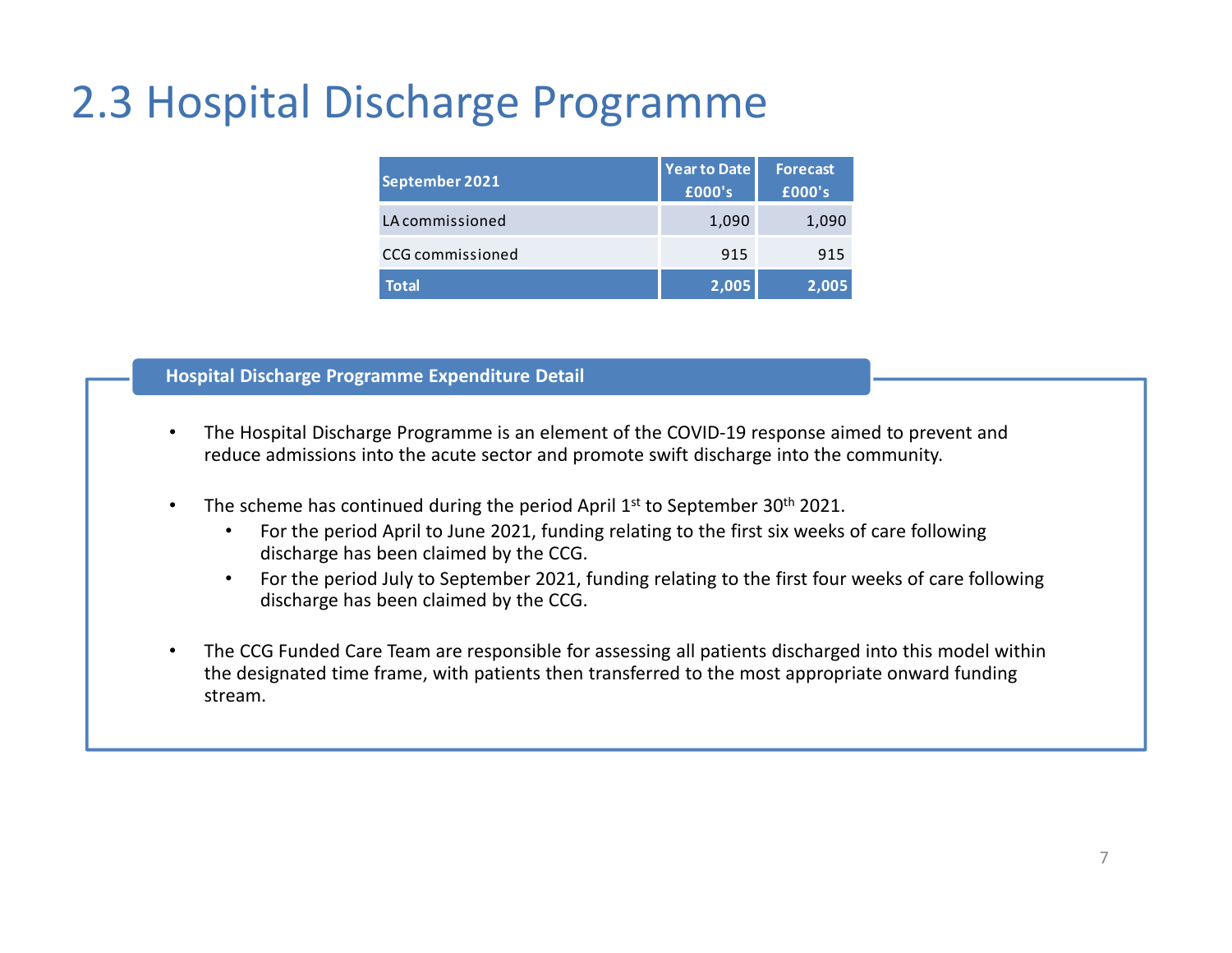## 2.4 Delegated Primary Care

| September 2021                       | <b>Year to Date</b> |                         |                    | H1 (April - September) |                           |                    |  |
|--------------------------------------|---------------------|-------------------------|--------------------|------------------------|---------------------------|--------------------|--|
|                                      | Plan<br>£000's      | <b>Actual</b><br>£000's | Variance<br>£000's | Plan<br>£000's         | <b>Forecast</b><br>£000's | Variance<br>£000's |  |
| <b>Primary Care Co-Commissioning</b> | 23,388              | 24,041                  | (653)              | 23,528                 | 24,181                    | (653)              |  |
| <b>Expenditure</b>                   | 23,388              | 24,041                  | (653)              | 23,528                 | 24,181                    | (653)              |  |

### **Delegated Primary Care**

- • The forecast Additional Roles Reimbursement Scheme spend is the primary reason for the reported variance. Only 55.6% of the cost is funded within the plan. The remaining funding is drawn down from NHSE and is not expected to be received until the end of H1 following a robust validation process. Theallocation expected is £0.840m.
- • The QOF prior year benefit (£0.345m) was transferred into the QIPP position to ensure the full value was reflected in the reserves position.
- • Costs associated with the Bolton Quality Contract have been reported through Primary Care Co-Commissioning in line with previous years.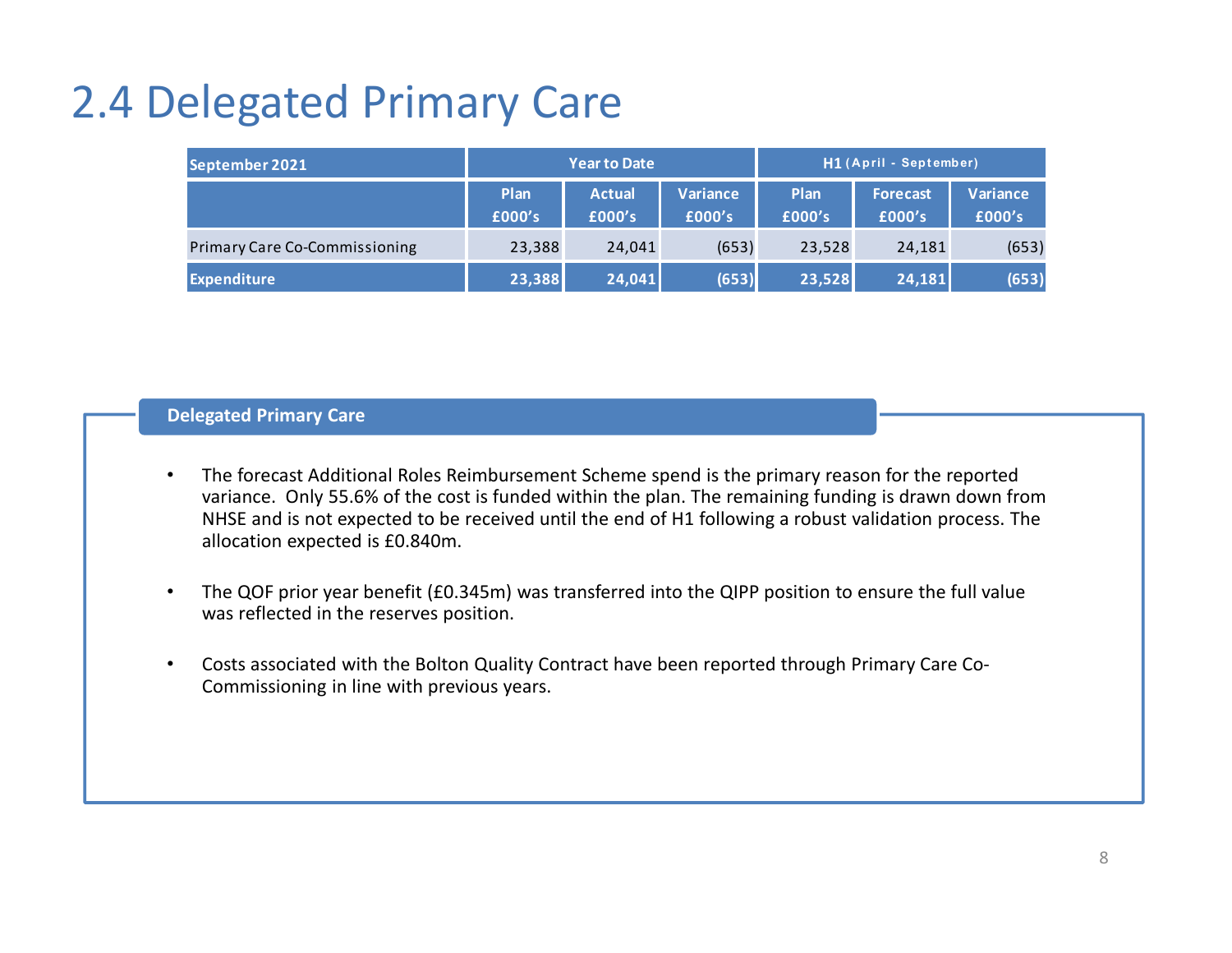### 2.5 Continuing Care Services

| September 2021         |                | <b>Year to Date</b>     |                    | H1 (April - September) <sup> </sup> |                           |                    |  |
|------------------------|----------------|-------------------------|--------------------|-------------------------------------|---------------------------|--------------------|--|
|                        | Plan<br>£000's | <b>Actual</b><br>£000's | Variance<br>£000's | Plan<br>£000's                      | <b>Forecast</b><br>£000's | Variance<br>£000's |  |
| <b>Continuing Care</b> | 7,527          | 9,257                   | (1,730)            | 7,527                               | 9,257                     | (1,730)            |  |
| <b>Expenditure</b>     | 7,527          | 9,257                   | (1,730)            | 7,527                               | 9,257                     | (1,730)            |  |

#### **Continuing Care Services**

- • Continuing Care Services continues to report significant pressures due to increased occupancy and patient numbers observed in the first few months of the financial year which is in excess of those reported through the final six months of 2020/21 (the baseline period).
- • There has been an increase in Children's PHB packages approved through the Children's Complex Case panel. A review of the panel objectives and a benchmarking exercise has been shared through CCG Executive to demonstrate the impact on patient outcomes.
- • Within this reported overspend is expenditure relating to the Hospital Discharge Programme for which funding is expected. This equates to £1.332m.
- • Internal mitigations have been assessed and are reflected in the position. It should be noted that these mitigations are non recurrent and therefore present a financial risk to the H2 position.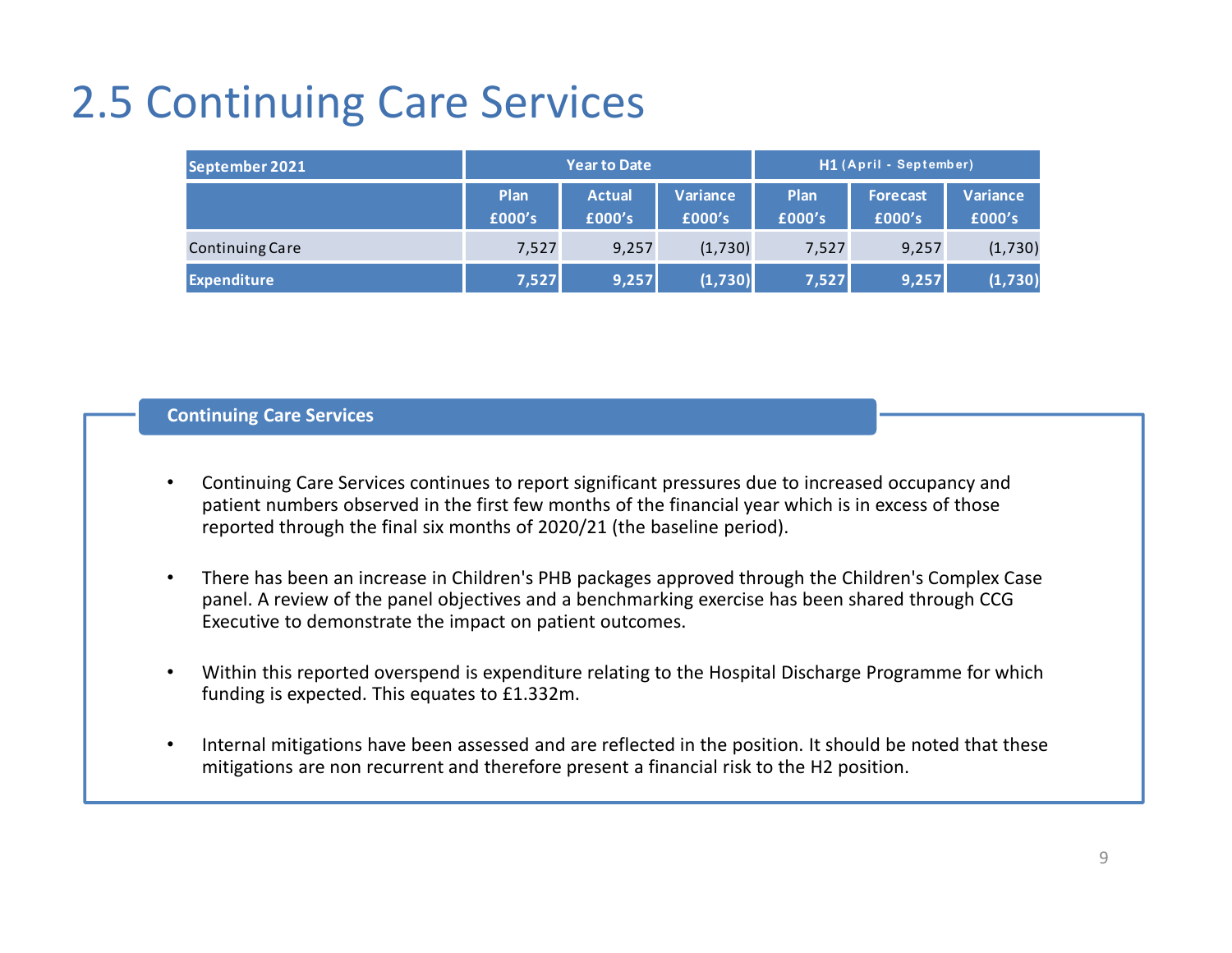## 2.6 Running Costs

| September 2021       | <b>Year to Date</b> |                         |                    | H1 (April - September) |                           |                    |  |
|----------------------|---------------------|-------------------------|--------------------|------------------------|---------------------------|--------------------|--|
|                      | Plan<br>£000's      | <b>Actual</b><br>£000's | Variance<br>£000's | Plan<br>£000's         | <b>Forecast</b><br>£000's | Variance<br>£000's |  |
| <b>Running Costs</b> | 2,790               | 2,790                   | 0                  | 2,790                  | 2,790                     | (0)                |  |
| <b>Expenditure</b>   | 2,790               | 2,790                   |                    | 2,790                  | 2,790                     | (0)                |  |

### **Running Costs**

 $\bullet$  The CCG is reporting to maintain the running costs expenditure within the budget for H1 2021/22, in line with the CCG statutory duties. The 3% pay award for the Agenda for Change roles is included in the reported spend.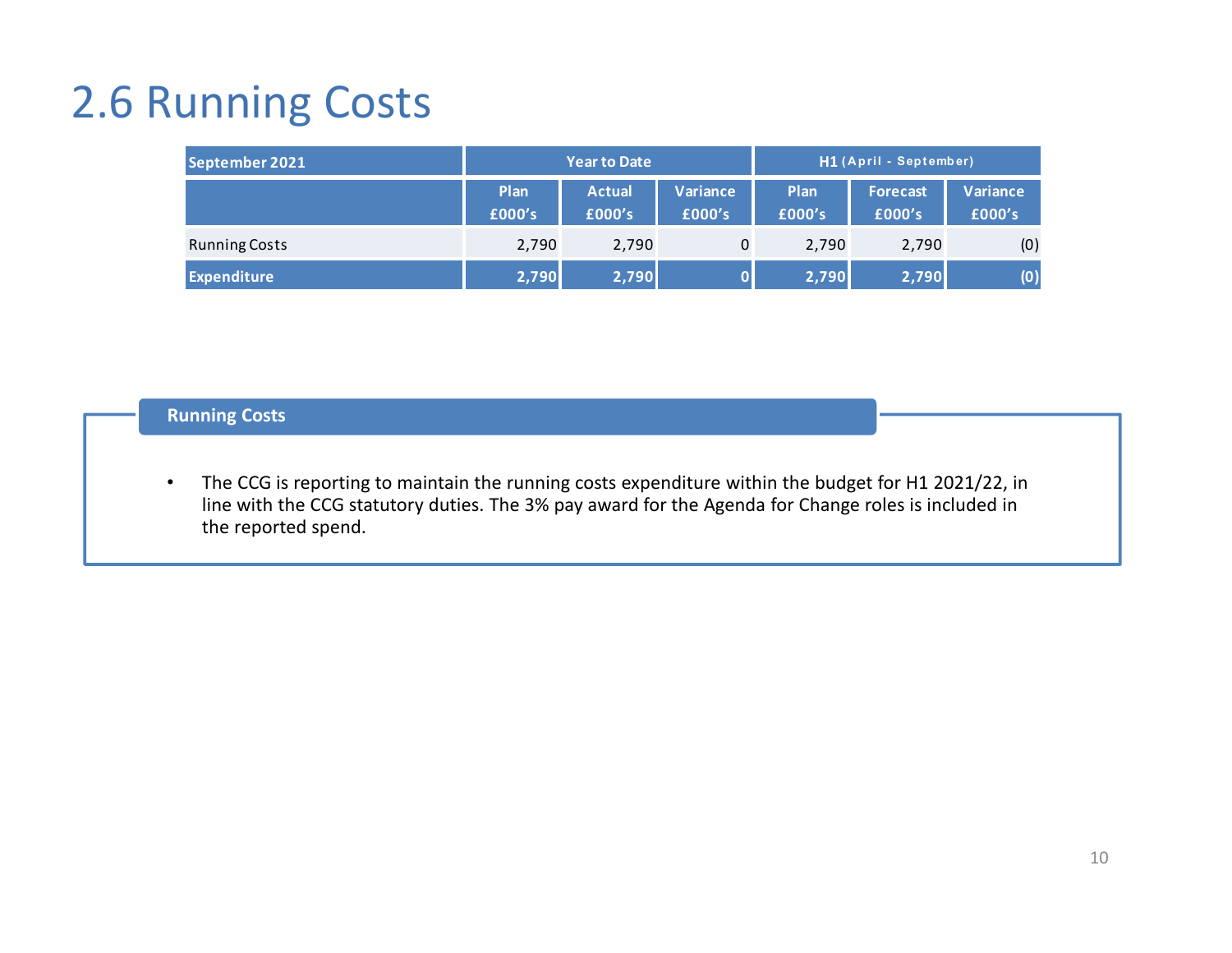### 2.7 CCG Risk Management

### **CCG Financial Risks Identified**

It has been acknowledged that there is a level of financial risk within the ICS plans, identified in the table below.

| <b>Risk</b>                                                       | <b>Risk Description</b>                                                                                                 | <b>Risk Rating</b> | <b>Risk Rating Narrative</b>                                                                                                                                                                                                                 |
|-------------------------------------------------------------------|-------------------------------------------------------------------------------------------------------------------------|--------------------|----------------------------------------------------------------------------------------------------------------------------------------------------------------------------------------------------------------------------------------------|
| Increased costs of<br>Continuing Health Care                      | Increase in high cost placements across funded care due<br>to complexity of patient ongoing needs.                      | M                  | The increased patient numbers are included in the reported year to date<br>and the forecast position. Numbers are being monitored monthly and the<br>Finance and Funded Care Team are working closely to identify any<br>further pressures.  |
| MH/LD high cost<br>placements.                                    | Failure to control Out of Area Placements and the<br>increase in high cost placements due to the acuity of<br>patients. | M                  | Until the full impact of COVID-19 is understood, MH placements remain<br>a potential pressure. There are also a high number of high cost childrens<br>packages that are transitioning to MH adults which will require<br>monitoring closely. |
| Failure to control<br>prescribing spend and<br>deliver efficiency | Failure to control NCSO/CAT M pressures.<br>Failure to control demand                                                   | M                  | Data is now being received monthly, M1-M4 indicates a pressure which<br>is reflected in the position. The risk will be maintained at Medium whilst<br>the current pressure is analysed.                                                      |
| <b>Unidentified QIPP</b>                                          | Value of the QIPP programme that remains unidentified                                                                   | M                  | The H1 QIPP position has been met. It should be noted that a significant<br>proportion (89%) is non recurrent and therefore represents a potential<br>risk to the H2 position                                                                |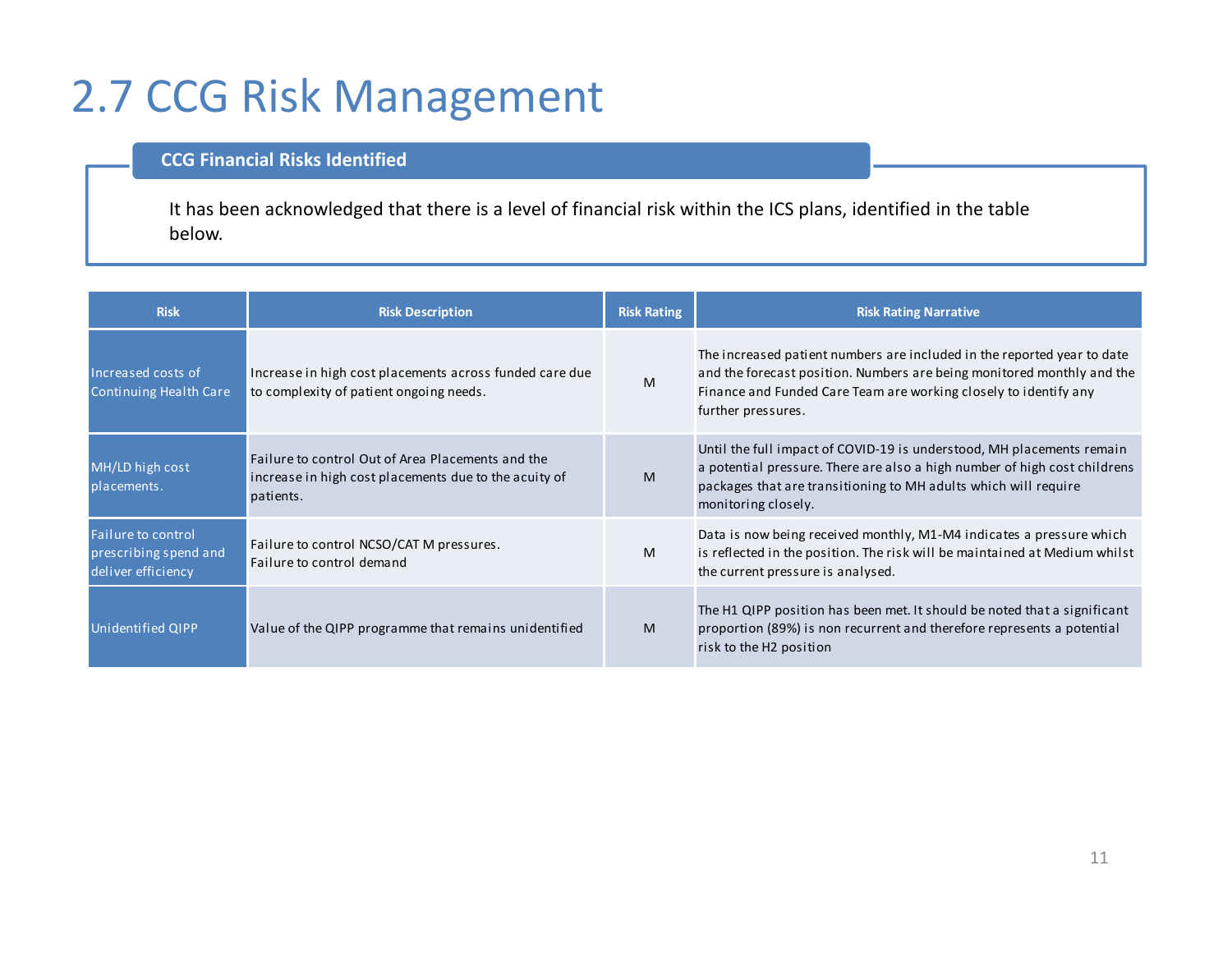### 3.1 QIPP Performance

#### **Headlines**

- • The QIPP target for Bolton CCG is £2.3m for H1 2021/22. This has been calculated based on the 0.28% efficiency stated in the guidance, plus any specific CCG based cost pressures plus a proportion of the remaining GM financial deficit which has been allocated on a fair shares basis.
- • The CCG has identified QIPP in full for H1, however £2.0m has been delivered through non recurrent adjustments.

| <b>Schemes in Place</b>             | £'000 |
|-------------------------------------|-------|
| BQC 2% uplift agreement             | 255   |
| NHSPS credits and PY benefit        | 267   |
| PHB financial and clinical audit    | 441   |
| <b>CHC PY Benefit</b>               | 500   |
| Medicines Management - drugs rebate | 8     |
| SPH delapidations                   | 214   |
| QOF                                 | 365   |
| <b>Unutilised Provisions</b>        | 51    |
| Other PY Benefit                    | 193   |
| Total QIPP Schemes 2021/22          | 2,29  |

|                |                | <b>Year to Date</b>     |                    | H1 (April - September) |                    |                    |  |
|----------------|----------------|-------------------------|--------------------|------------------------|--------------------|--------------------|--|
| September 2021 |                |                         |                    |                        |                    |                    |  |
|                | Plan<br>£000's | <b>Actual</b><br>£000's | Variance<br>£000's | Plan<br>£000's         | Forecast<br>£000's | Variance<br>£000's |  |
| QIPP achieved  | 2,294          | 2,294                   | 0                  | 2,294                  | 2,294              | $\mathbf 0$        |  |
|                |                |                         |                    |                        |                    |                    |  |
|                |                |                         |                    |                        |                    |                    |  |
|                |                |                         |                    |                        |                    |                    |  |
|                |                |                         |                    |                        |                    |                    |  |

#### **System Savings**

- • A System Finance Group is now well established and has oversight of the financial challenge faced by Bolton Health and Care organisations. Management of the system wide deficit will be reviewed through the System Finance Group.
- • The group is focussed on driving financial improvement across the system and developing a finance strategy for 2022/23 and beyond.<u>. Постана на селото на селото на селото на селото на селото на селото на селото на селото на селото на селото</u>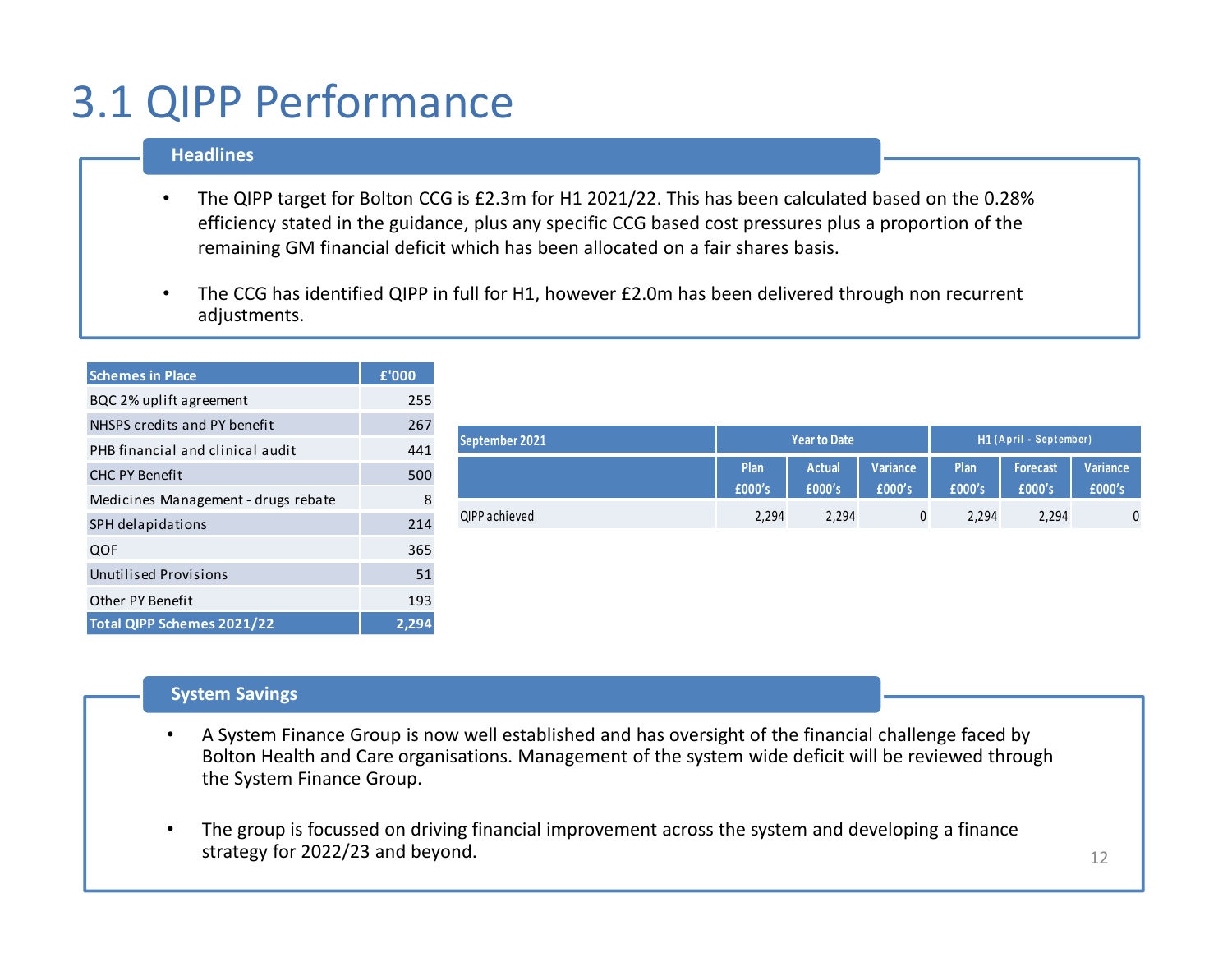### 4.1 Statement of Financial Position

| <b>Statement of Financial Position</b> | <b>March 2021</b> | <b>Sept 2021</b> | <b>Commentary</b>                                                                |  |
|----------------------------------------|-------------------|------------------|----------------------------------------------------------------------------------|--|
|                                        | £000              | £000             |                                                                                  |  |
| Non current assets                     | 128               | 67               | <b>Property Plant and Equipment</b>                                              |  |
| Trade & other receivables              | 675               | 443              | Monies owing to CCG by other organisations                                       |  |
| Prepayments and accrued income         | 99                |                  | 1,531 Expenditure paid in advance /income not yet invoiced                       |  |
| Cash & cash equivalents                | 99                |                  | 4 Cash at bank/in hand                                                           |  |
| <b>Total current assets</b>            | 873               |                  | 1,978 Total monies owed to CCG plus cash /bank                                   |  |
| Trade & other payables                 | (9,642)           |                  | (1,967) Invoices received from providers/suppliers but not yet paid              |  |
| Accruals & deferred income             | (22, 926)         |                  | (24,102) Expenditure for services received not yet invoiced by provider/supplier |  |
| <b>Provisions</b>                      | (1, 392)          |                  | (1,013) Future liabilities relating to past event                                |  |
| <b>Total current liabilites</b>        | (33,960)          | (27,082)         | Total monies owed by CCG                                                         |  |
| Net assets/(liabilities) employed      | (32, 959)         |                  | (25,037) Total monies owed by CCG net of total monies owing to the CCG           |  |
| Taxpayers equity                       |                   |                  |                                                                                  |  |
| General fund                           | (32, 959)         | (25,037)         | <b>Total Investment by Taxpayers</b>                                             |  |

#### **Headlines**

The September 2021 Statement of Financial Position (SoFP) is summarised in the table above and compared to the position at the end of March 2021.

Significant areas to note

- Prepayments and accrued income has increased compared to March 21 in relation to annual contracts •paid at the start of the year, this is expected to reduce as the year progresses.
- $\bullet$  Trade and other payables has reduced significantly as a result of invoices paid in quarter 1 that werereceived but unpaid as at 31st March 2021.
- • The CCG's taxpayers equity reflects the timing of cash flows compared to expenditure incurred over time.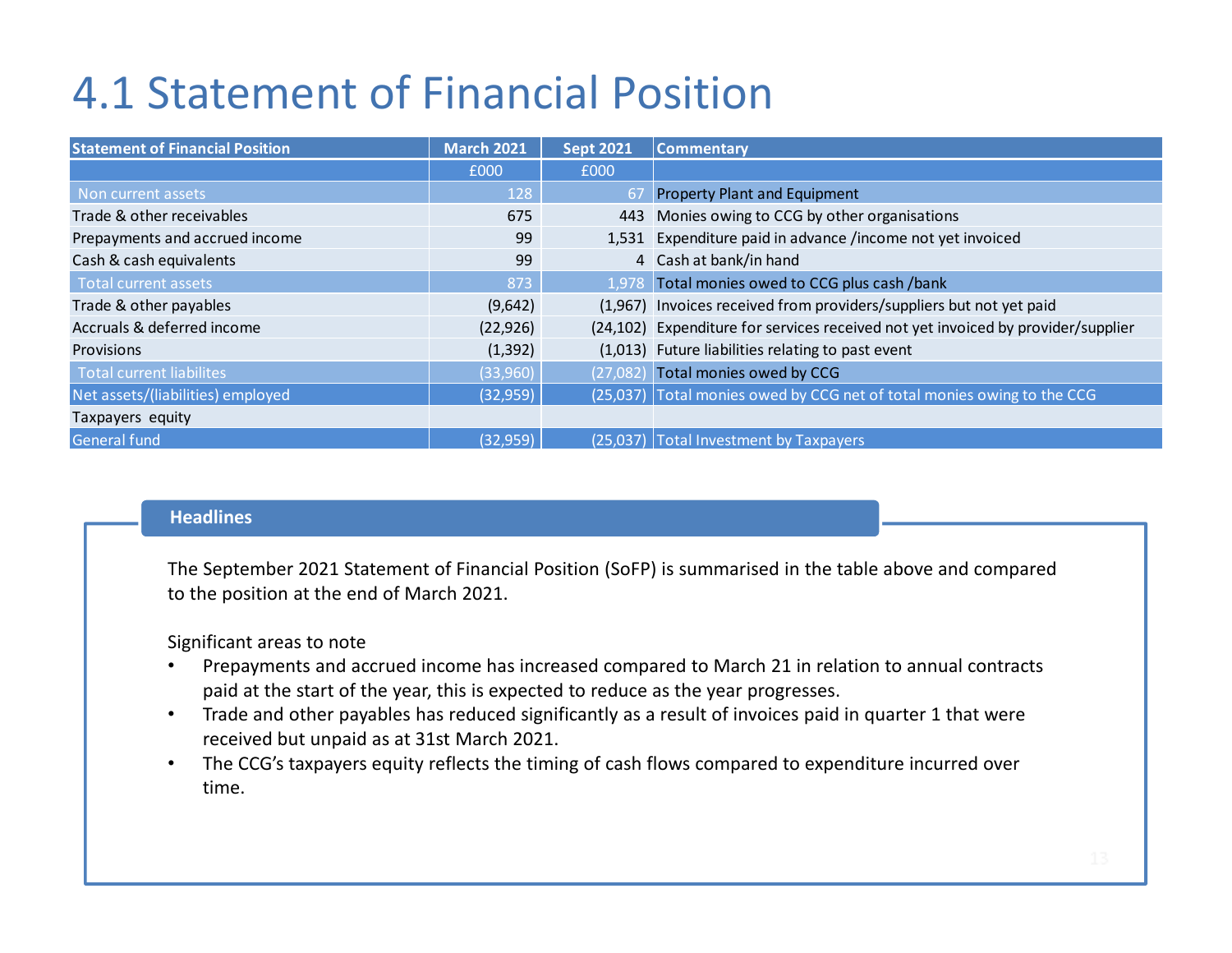## 4.2 Cash Utilisation & BPPC

|                                                                                             | <b>YTD Cash flow Statement</b>                                               | <b>March 2021</b> | <b>Sept 2021</b> |
|---------------------------------------------------------------------------------------------|------------------------------------------------------------------------------|-------------------|------------------|
| <b>H1 Cash utilisation</b>                                                                  |                                                                              | £000              | £000             |
| £250                                                                                        | <b>YTD Expenditure</b>                                                       | 513,281           | 257,983          |
| <b>E</b> Cash Plan<br>£200                                                                  | Increase/(decrease) in trade & other receivables                             | (775)             | 1,199            |
| cumulative<br>£150                                                                          | (Incease)/decrease in trade & other payables                                 | 32,596            | 6,499            |
| £m<br>$Cash$ Actual<br>£100                                                                 | (Increase)/decrease in Provisions                                            | (248)             | 265              |
| cumulative<br>£50                                                                           | Provisions utilised                                                          | 246               | 114              |
| £O                                                                                          | Depreciation and Amortisation                                                | (128)             | (61)             |
| LUBUS                                                                                       | Incease/(decrease) in capital payables                                       | (28)              |                  |
|                                                                                             | Increase/(decrease) in cash                                                  | 96                | (95)             |
|                                                                                             | <b>YTD Cash drawn</b>                                                        | 545,040           | 265,904          |
| Performance of month end<br><b>Actual</b><br><b>Trend</b><br><b>Target</b><br>cash position | % of invoices paid within payment<br><b>Target</b><br><b>Actual</b><br>terms | <b>Trend</b>      |                  |
| <b>Cleared bank balance</b><br>£20.3k<br>£480.0k                                            | By Value<br>95.00%<br>99.99%                                                 |                   |                  |
| % of monthly draw down<br><1.25%<br>0.05%                                                   | By Volume<br>95.00%<br>99.90%                                                |                   |                  |

#### **Cash**

- •The CCG's H1 Cash Drawdown Requirement (H1 CDR) for 2021/22 is calculated based on the notified H1 allocation
- • In September 2021 the H1 CDR was £256.6m, the CCG received £265.9m cash YTD, representing 103.6% of the H1 CDR. This exceeds the CDR in H1 due to invoices paid in quarter 1 that were received but unpaid as at 31st March 2021, and anticipated retrospective allocations for HDP and the vaccination programme.
- • The CCG achieved the month end cleared bank balance of 0.05% of 1.25% cash drawdown target, performance is shown in the table above.

#### **Business Conduct – Better Payment Practice Code (BPPC)**

• The CCG achieved the Better Payment Practice Code (BPPC) target paying over 95% of valid invoices by volume and value within 30 days. The performance is shown in the table above.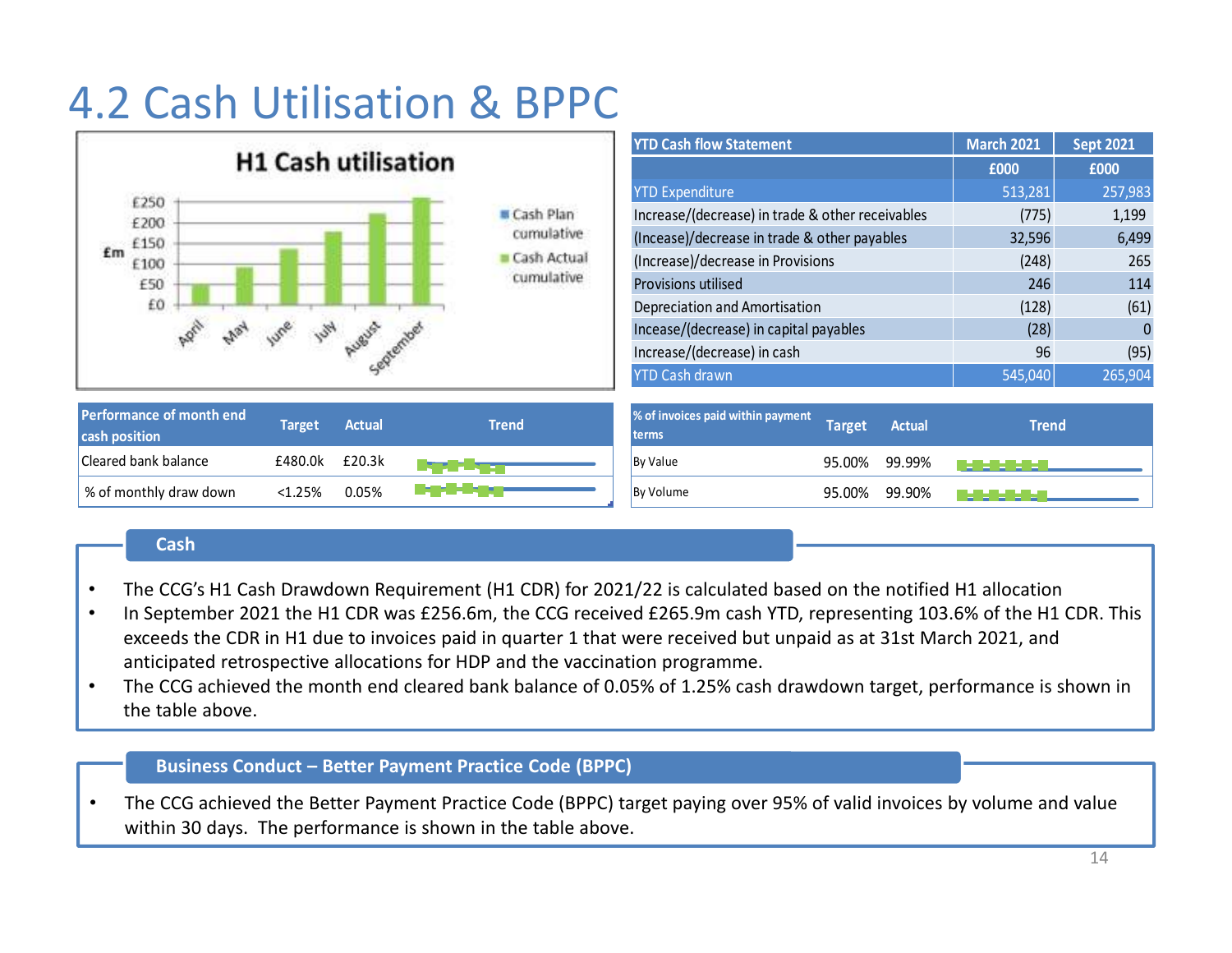### 4.3 Capital Programme

### **Capital Programme**

Details of the capital projects in progress are detailed below.

| <b>Scheme</b>                                 | <b>Project</b>                                                                                   | <b>Status</b>                                | <b>Commentary</b>                                                                                                                  |
|-----------------------------------------------|--------------------------------------------------------------------------------------------------|----------------------------------------------|------------------------------------------------------------------------------------------------------------------------------------|
| Lever Chambers Centre for<br>Health - Phase 3 | Ground floor<br>reconfiguration.                                                                 | Tendered - contractors<br>ready to mobilise. | Reconfiguration to accommodate<br>homeless services, improved reception,<br>social prescribing area and flexible<br>booking space. |
| Little Lever Health Centre and<br>Library     | Relocation of 3 GP practices<br>to be co-located with the<br>library.                            | In progress.                                 | Building work continues to progress on<br>site.                                                                                    |
| <b>Primary Care Improvement</b><br>Grants     | 1 Estates and Technology<br>Transformation Fund (ETTF) Supported by GMHSCP<br>PID <sub>s</sub> . |                                              | Scheme approved in principle and to be<br>added to GM capital pipeline matrix for<br>commitment in 2022-23                         |
| Horwich Health and Wellbeing<br>Hub           | Relocation of 2 GP practices. Supported by GMHSCP                                                |                                              | Grant offer phased over 3 financial years.<br>Procurement to secure 3rd party<br>development partner initiatied.                   |
| <b>NHS Digital</b>                            | N365 funding - Year 2.                                                                           | In progress.                                 | Roll out Office 365 Project, continued<br>phased roll out.                                                                         |